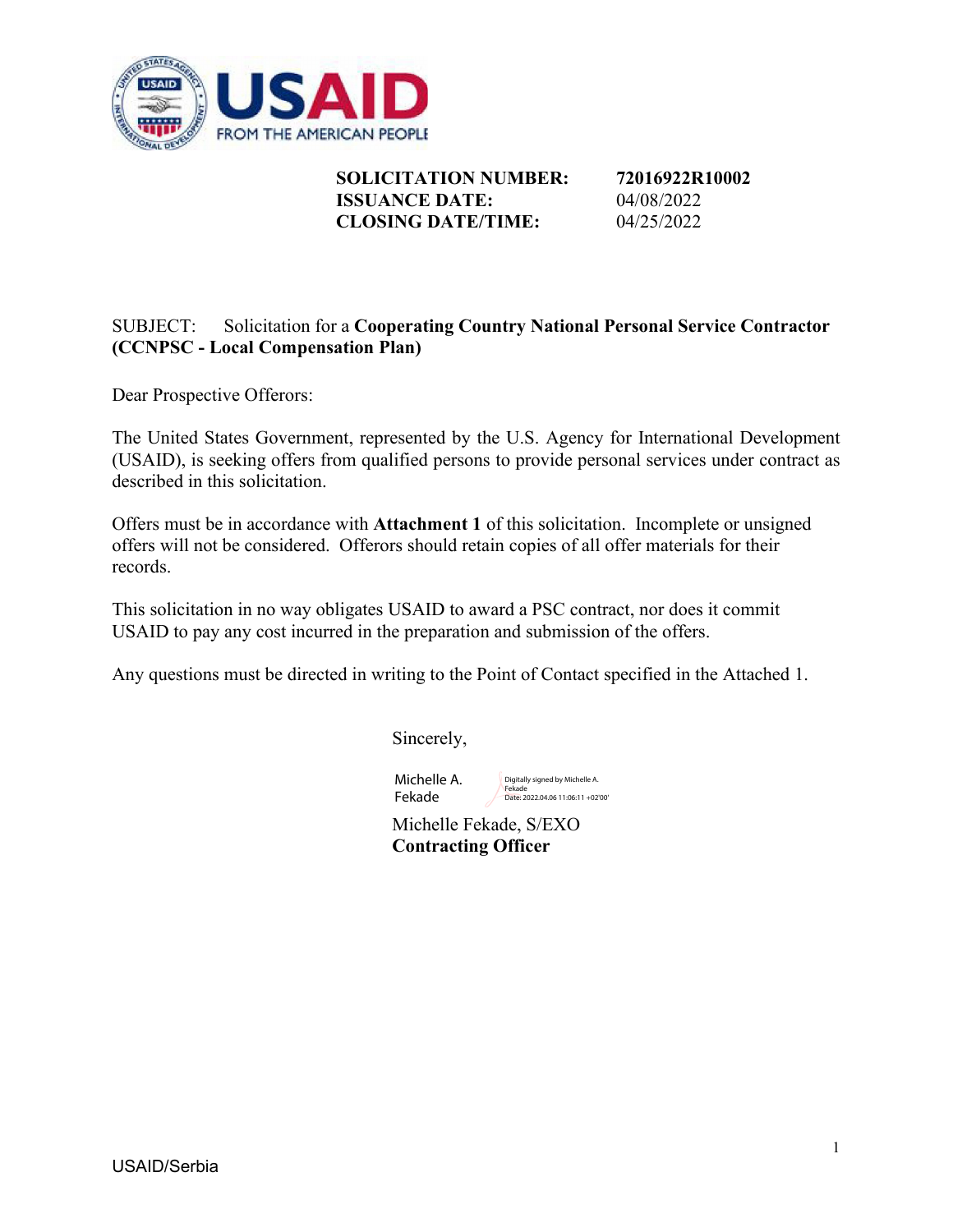**ATTACHMENT 1** 72016922R10002

### **I. GENERAL INFORMATION**

- **1. SOLICITATION NO.:** 72016922R10002
- **2. ISSUANCE DATE: 04/08/2022**

### **3. CLOSING DATE AND TIME FOR RECEIPT OF OFFERS: 04/25/2022**

**4. POINT OF CONTACT:** USAID/Serbia HR Office e-mail at belgrade jobs@usaid.gov.

#### **5. POSITION TITLE: Accountants**

USAID is seeking multiple candidates for the position of Accountant. The hiring process for one (1) Accountant will be initiated **immediately** after the completion of the selection process. The hiring process for additional Accountant(s) may be finalized in the future based on funds availability and USAID/Serbia Management needs.

- **6. MARKET VALUE:** 34,822 Euro 48,746 Euro equivalent to **FSN-10** In accordance with **AIDAR Appendix J** and the Local Compensation Plan of USAID/Serbia. Final compensation will be negotiated within the listed market value.
- **7. PERIOD OF PERFORMANCE:** Five-Year Period of Performance with possibility to renew in accordance with ADS 309: - Personal services contracts are subject to the five-year limitation in accordance with FAR Part 17. In accordance with AIDAR Appendix J, CCNPSCs are of a continuing nature and expected to be part of a series of sequential contracts, each not to exceed the five-year limitation in the FAR. Start date is pending security and medical clearance approval.
- **8. PLACE OF PERFORMANCE: Belgrade, Serbia, U.S. Embassy,** with possible travel as stated in the Statement of Duties.
- **9. ELIGIBLE OFFERORS:** Solicitation is available for Cooperating Country National (CCN). In regard to this solicitation, a CCN is considered any individual who is a Serbian country citizen, or a non-Serbian country citizen lawfully admitted for permanent residence in the cooperating country.

Under current law, non-Serbian and American citizens must possess a valid Serbian residence and work permit in compliance with host government laws and regulations prior to application. The Embassy cannot sponsor applicants for either permit. Laws regarding residency are subject to change.

**10. SECURITY LEVEL REQUIRED:** Facility access approved by the U.S. Embassy RSO at post.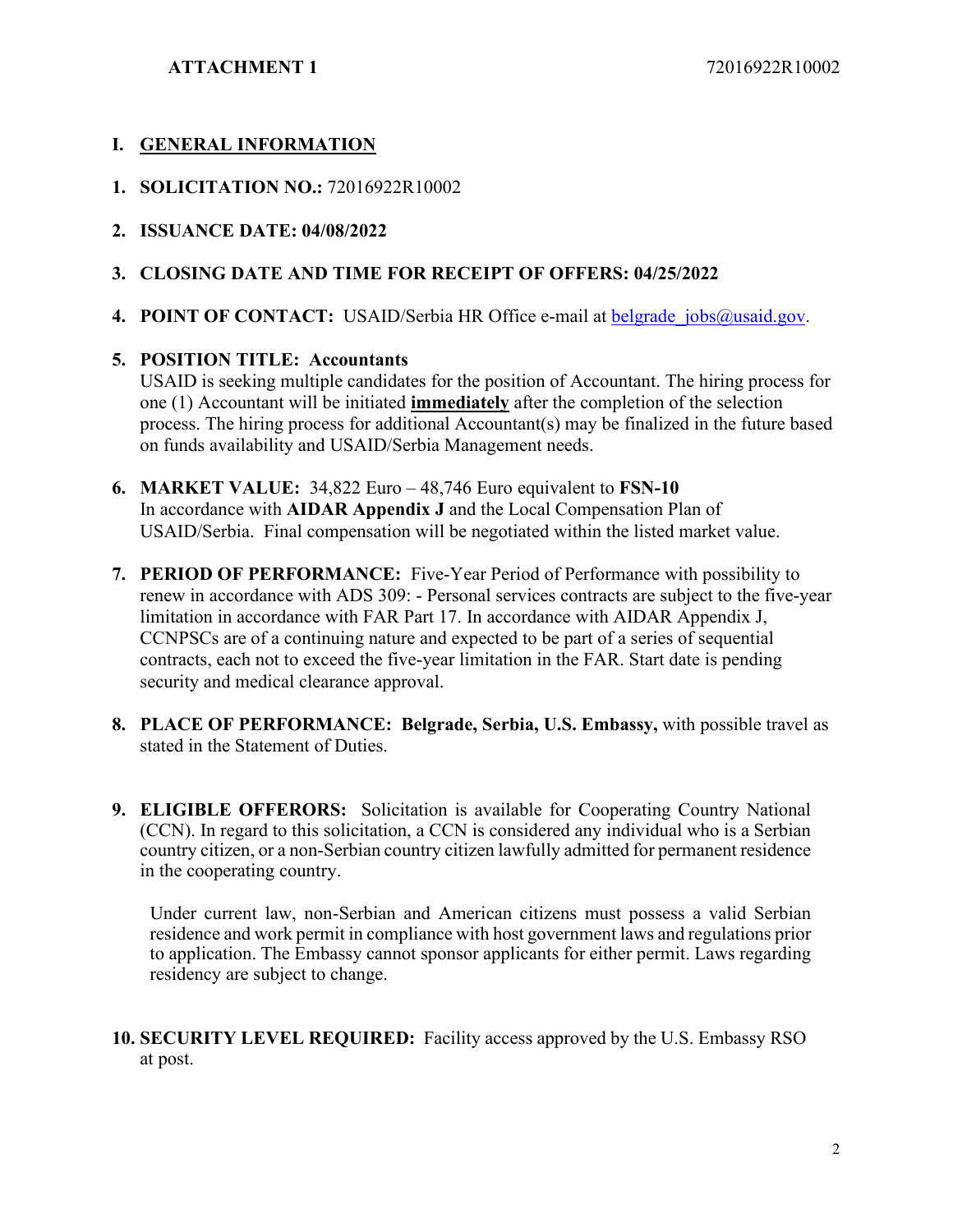## **11. STATEMENT OF DUTIES**

The Accountants (USAID) positions are located in the USAID Serbia. The incumbents provide full financial management services to the Serbia mission and a number of operating units included in the Middle East Regional Platform (MERP) in Frankfurt, Germany.

The incumbents are serving as the primary point of contact and accounting specialists responsible for analyzing, evaluating and coordinating all accounting matters for a portfolio of USAID/Serbia and a number of operating units included in MERP. The incumbents are responsible for reviewing contracts, grants, other obligating documents, and other commitments in various stages of project's progress. The incumbents maintain continuing dialogue with the Mission's DO teams and project officers to ensure the accuracy and integrity of USAID's financial position.

PROJECT ACCOUNTING RESPONSIBILITY

- 1. The Accountant's primary challenge is to review and evaluate the consistency and soundness of projects' financial transactions, and to interpret the financial data and create useful information that supports managerial decisions for USAID/Serbia and MERP countries when needed. In that capacity, the incumbent:
	- Develops a comprehensive and profound understanding of projects in his/her assigned portfolio to effectively analyze, evaluate and coordinate accounting procedures and actions. Reviews and analyses various project documents to develop a detailed understanding of project purposes as reflected in the Project Paper, Project Agreement and Budget Annex. Applies his/her knowledge in reviewing and evaluating proposed activities and in determining their conformity with the project-established intent.
	- Develops a comprehensive and profound understanding of the myriad of laws, regulations, procedures and authorities within which USAID projects operate. Applies his/her knowledge in reviewing and evaluating proposed financial actions to insure their validity and conformity with applicable laws and authorities, and to recommend approval or necessary corrections/modifications.
	- Designs and directs the establishment of effective control mechanisms and procedures to insure the accuracy, consistency and timeliness of project accounting activities. Such mechanisms/procedures relate to the obligation, earmarking, contracting and paying documents prior to posting; the posting of the fiscal information; reconciling the Mission's financial records with the Department of the Treasury and the US Disbursing Office; and the preparation of various accounting reports.
- 2. Provides Project Officers with information and guidance regarding the formulation and modification of budgets and transactions, measures for tracking key activities, etc. Identifies information needs and gathers data by visiting project sites, meeting with individual Project Officers, and attending project review committees and portfolio review meetings. Regularly reviews, analyses and evaluates project accounts to prepare reports and provide information relative to and exemplified by the following:
	- Mission spending patterns and the relative amount of support allocated to different program sectors;
	- Cash reconciliation;
	- Expenditure velocities of different project types;
	- Historical and projected pipeline trends;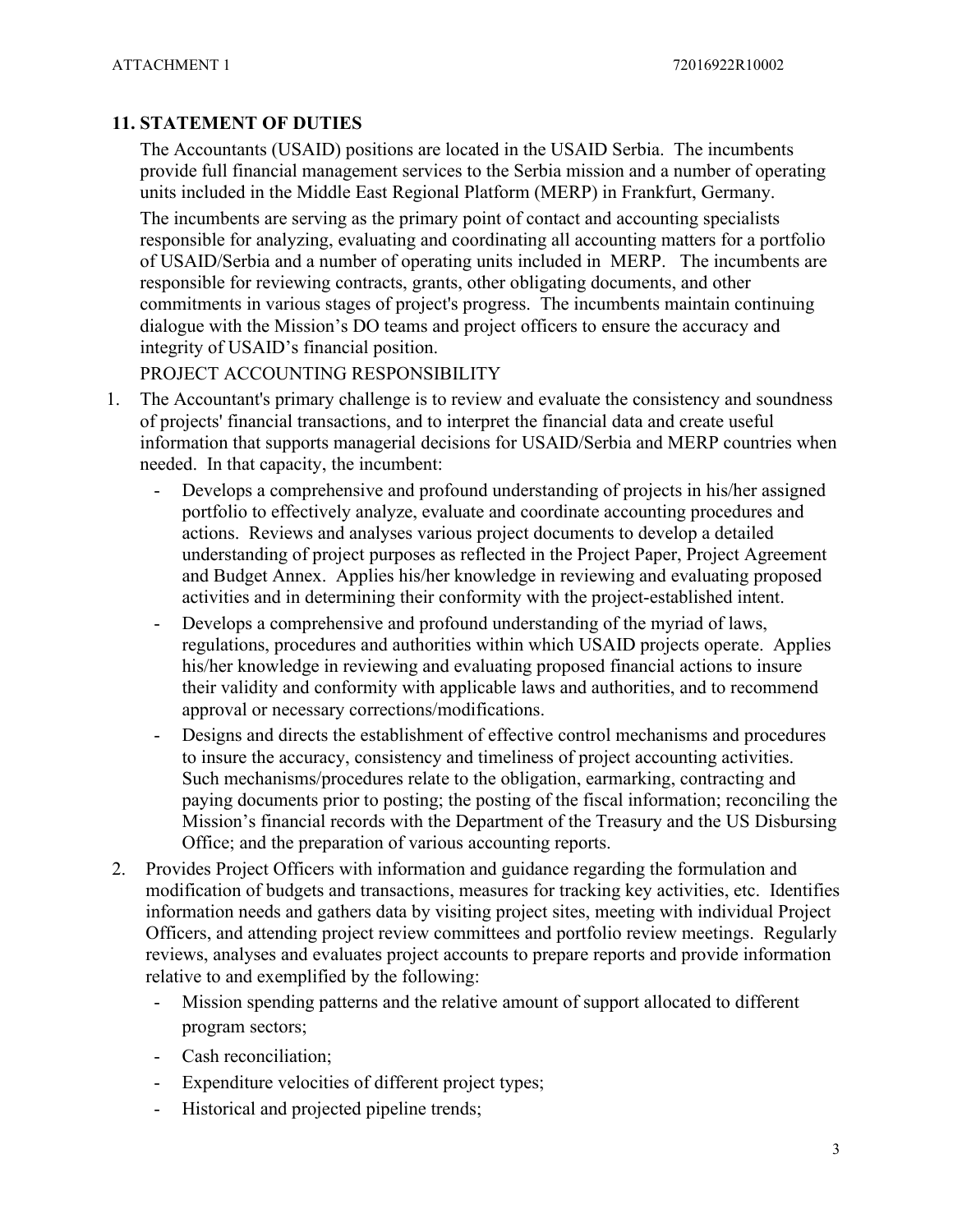- Use of local currency versus US Dollars;
- Time and budget limitations, which might impede project progress;
- Delayed or moribund projects or activities;
- Financial backwaters, monies set aside but no longer needed;
- Excessive or delinquent advances to organizations and individuals.
- 3. Based on accounting expertise and profound knowledge of USAID activities and regulations:
	- Reviews and clears complex committing documents such as Invitations for Bid, Implementation Letters (ILs), Modified Acquisition and Assistance Request Document, (MAARD), Financial Requests (FR), etc for USAID/Serbia and some MERP countries.
	- Reviews payment terms for completeness and pays special attention in reviewing advance provisions, if any, to insure their propriety.
	- Since ILs that commit funds have no set format, ensure that all essential elements of a contract are included and may participate in drafting the financial sections of ILs.
	- Follow-up and take actions on outstanding reconciliation items and advances until cleared and/or liquidated.
	- Provides guidance to project officers in preparing and completing accruals, 1311 reviews and the de-obligation/re-obligation processes.

### AD HOC PROJECT ACCOUNTING RESPONSIBILITY

In response to requests from AID/W, Project Officers, GOS officials or other sources (e.g. U.S. Government Accountability Office (GAO) or Congressional Committees), analyses and evaluates specific accounting aspects to:

- Verify the consistency and suitability of computerized financial systems, developed by USAID/Washington or other sources, for generating the appropriate financial data required;
- Develop, refine and revise ancillary reporting systems involving Quarterly Advances and other project accounting aspects;
- Recommend the inclusion of useful accounting features/criteria in proposed revisions to USAID worldwide accounting system;
- Produce special project accounting reports to assist Project Officers in monitoring budgetary needs of projects.

### PROJECT ACCOUNTING SUPPORT ACTIVITIES

Performs various accounting support duties including, the following:

- Provides guidance and assistance and trains accounting and project personnel on regulations and procedures of USAID accounting systems, and the manual systems and procedures supporting and controlling the automated system;
- Keeps abreast of new computer programs with accounting or project management applications and evaluates their effect on current systems and procedures.

The contractor is eligible for temporary duty (TDY) travel to the U.S., or to other Missions abroad, to participate in the "Foreign Service National" Fellowship Program, in accordance with USAID policy.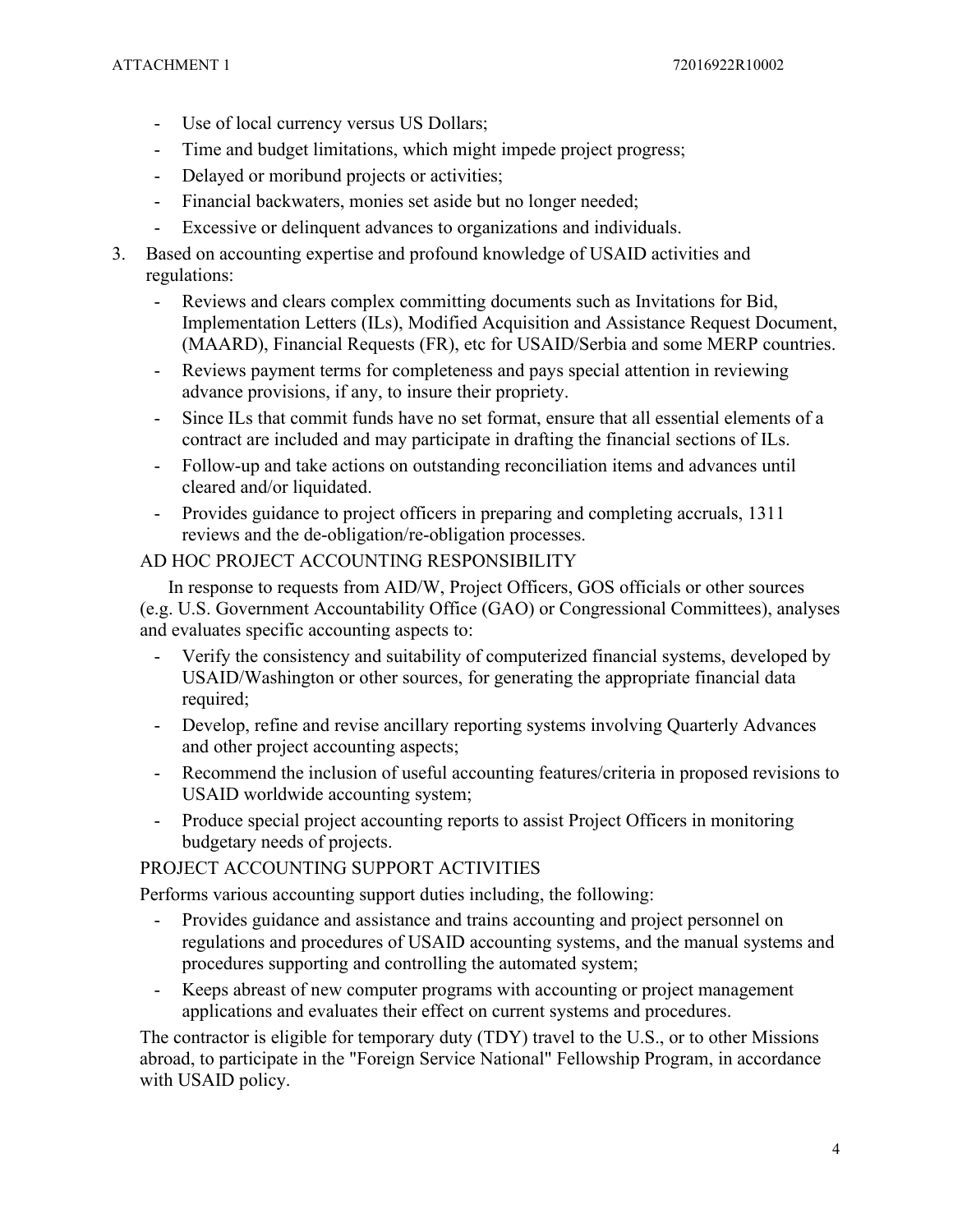#### Supervisory Relationship

Receives supervision from the FSN Chief Accountant who sets priorities and deadlines for major assignments. The incumbent plans and carries out assignments, establishes necessary controls and interprets regulations, while alerting the supervisor of potential problems. Completed work is reviewed for technical soundness and conformity to policy requirements.

Supervisory Controls None

#### **12. PHYSICAL DEMANDS**

The work requested does not involve undue physical demands.

#### **II. MINIMUM QUALIFICATIONS REQUIRED FOR THIS POSITION**

- 1. **Education:** A Bachelor's degree in accounting, finance, economics, business and administration is required.
- 2. **Prior Work Experience**: Six years of progressively responsible accounting and/or auditing experience is required.

### **III.EVALUATION AND SELECTION FACTORS**

The Government may award a contract without discussions with offerors in accordance with [FAR 52.215-1.](https://www.acquisition.gov/browse/index/far) The CO reserves the right at any point in the evaluation process to establish a competitive range of offerors with whom negotiations will be conducted pursuant to [FAR](https://www.acquisition.gov/browse/index/far)  [15.306\(c\).](https://www.acquisition.gov/browse/index/far) In accordance with [FAR 52.215-1,](https://www.acquisition.gov/browse/index/far) if the CO determines that the number of offers that would otherwise be in the competitive range exceeds the number at which an efficient competition can be conducted, the CO may limit the number of offerors in the competitive range to the greatest number that will permit an efficient competition among the most highly rated offers. The FAR provisions referenced above are available at [https://www.acquisition.gov/browse/index/far.](https://www.acquisition.gov/browse/index/far)

1.

**Education:** Maximum number of points **15**. All candidates meeting only the minimum requirement will receive a maximum of **10** points. Additional points, up to maximum **15** points, will be assigned if the candidate holds an advanced studies/training in accounting/auditing/business administration and automated accounting systems

- 2. **Prior Work Experience**: Maximum number of points **25**. All candidates meeting only the minimum requirement will receive the maximum of **15** points. Additional points, up to a maximum of **25** points will be assigned if a candidate has more than 6 years of relevant experience. USG experience involving accounting and budgeting duties will be considered as an advantage.
- 3. **Language Proficiency**: Maximum number of points is **10**. Fluent Serbian and English ability (Level IV Reading, writing, speaking) is required. Short listed applicants will be evaluated through a written test in addition to the in-person or virtual interview.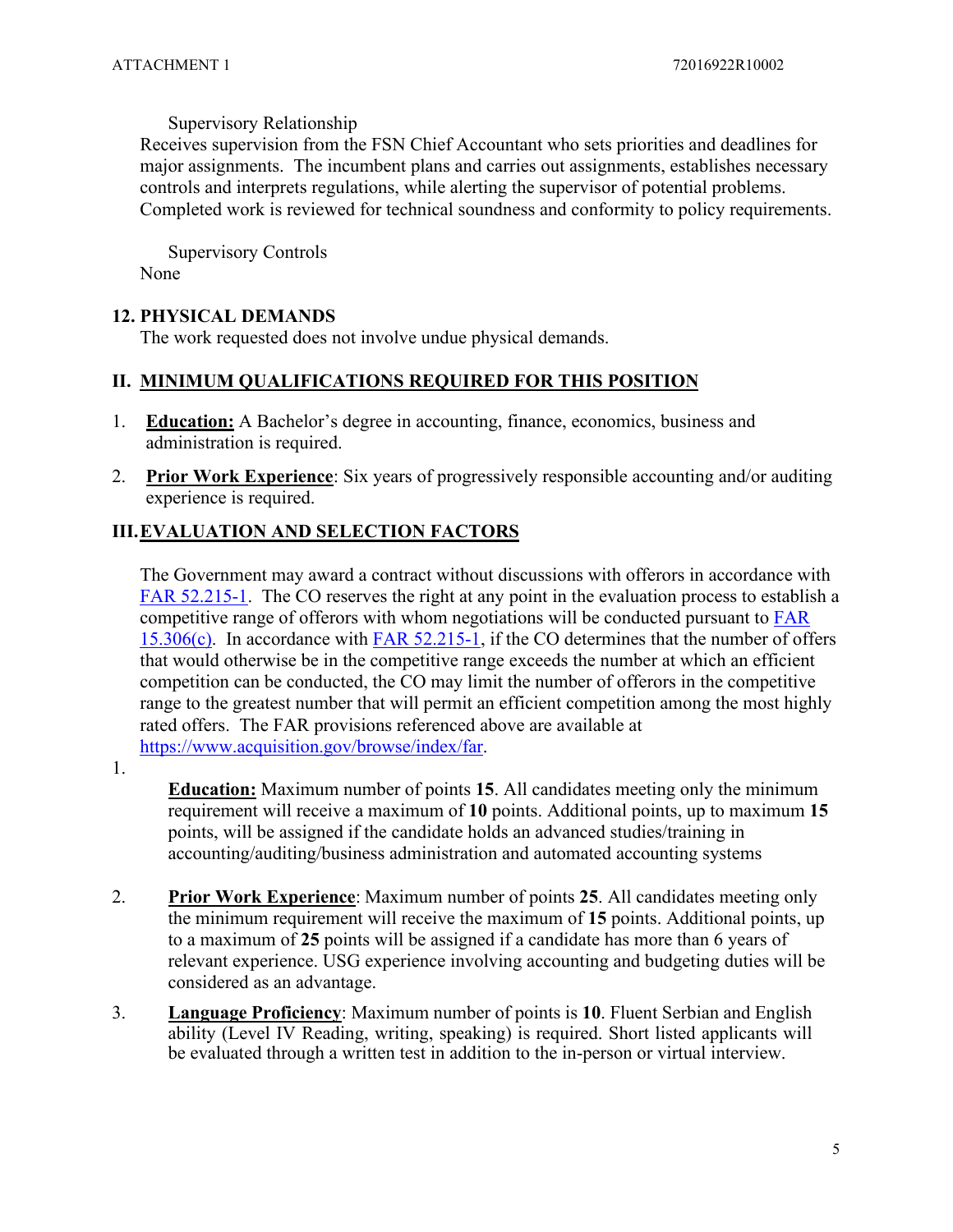- 4. **Job Knowledge**: Maximum number of points is **20**. A thorough knowledge and understanding of professional accounting principles, theories, practices and terminology. General familiarity with other relevant USG (GAO, OMB, and Treasury) policies and regulations; contracting regulations will be considered as an advantage. Short listed applicants will be evaluated through a written test in addition to the inperson or virtual interview.
- 5. **Skills and Abilities**: Maximum number of points is **30** Demonstrated analytical, decision-making abilities and skills to effectively carry out assigned duties. The ability to understand the capabilities and limitations of the accounting system and to provide effective advice. Initiative and resourcefulness to identify and evaluate accounting policies and practices requiring correction and/or modification, and to formulate effective recommendations. Excellent interpersonal skills to effectively communicate with non-accounting personnel and to explain requirements, practices, policies and potentials. Short listed applicants will be evaluated through a written test in addition to the in-person or virtual interview.
- 6. Reference check may be requested from the top ranked applicants.

## **IV. SUBMITTING AN OFFER**

- 1. Eligible Offerors are required to complete and submit the offer form [AID 309-2,](https://www.usaid.gov/forms/aid-309-2) Cover Letter and detailed current resume or curriculum vitae providing email address and a daytime telephone number; plus
- 2. Offers must submit a list of three references who are not friends or family members, along with their contract information.
- 3. Offerors must complete Google Form – [link](https://docs.google.com/forms/d/e/1FAIpQLSdrewccfGZy-V5D2-4zOxOu6zXxg2QvS6N-UsFeJqaLiztwfA/viewform?usp=pp_url)
- 4. Offers must be received by the closing date and time specified in **Section I, item 3,** and submitted to the Point of Contact in **Section I**.
- 5. Offeror submissions must clearly reference the Solicitation number on all offeror submitted documents.
- 6. Incomplete applications will not be considered.

### **V. LIST OF REQUIRED FORMS PRIOR TO AWARD**

The CO will provide instructions about how to complete and submit the following forms after an offeror is selected for the contract award:

- 1. Background investigation forms
- 2. Medical clearance forms

#### **VI.BENEFITS AND ALLOWANCES**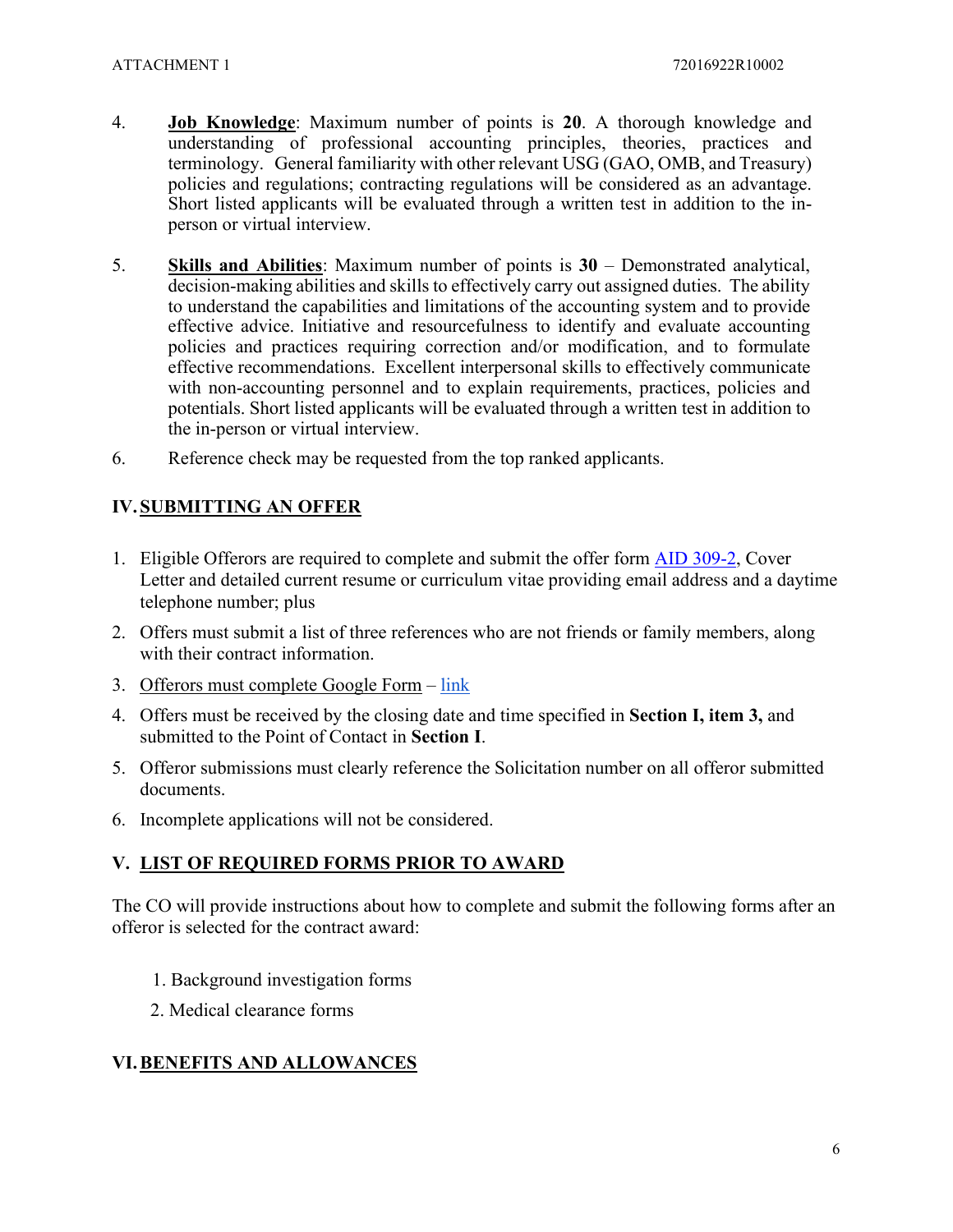As a matter of policy, and as appropriate, a PSC is normally authorized the following benefits and allowances:

1. BENEFITS:

a. Local Social Security System (LSSS) – All compensation payments made by the USG to enrolled employees are subject to LSSS employer contributions and employee deductions.

b. Annual Leave – PSC is entitled to 20 work days (160 hours) for the first three years of employment and 26 work days (208 hours) for more than three years of employment.

c. Sick Leave – Sick Leave is granted as needed.

d. All Locally Employed Staff who are working full time under personal services contracts are eligible for Supplemental Health Insurance.

e. All Locally Employed Staff who are working full time under personal services contracts are eligible for Life Insurance.

2. ALLOWANCES (as applicable): No allowances are applicable.

# **VII. TAXES**

The PSC is personally liable to pay any yearly income tax (tax for the employees whose total annual income exceeds 3 times the average annual salaries in Serbia).

## **VIII. USAID REGULATIONS, POLICIES AND CONTRACT CLAUSES PERTAINING TO PSCs**

USAID regulations and policies governing **CCN and TCN PSC** awards are available at these sources:

1. **1. USAID Acquisition Regulation (AIDAR), Appendix J**, "Direct USAID Contracts With a Cooperating Country National and with a Third Country National for Personal Services Abroad," including **contract clause "General Provisions,"** available at <https://www.usaid.gov/ads/policy/300/aidar>

### **2. PART 52—SOLICITATION PROVISIONS AND CONTRACT CLAUSES**

### **Subpart 52.2—Text of Provisions and Clauses**

**52.223-99 Ensuring Adequate COVID-19 Safety Protocols for Federal Contractors, Alternate 70.**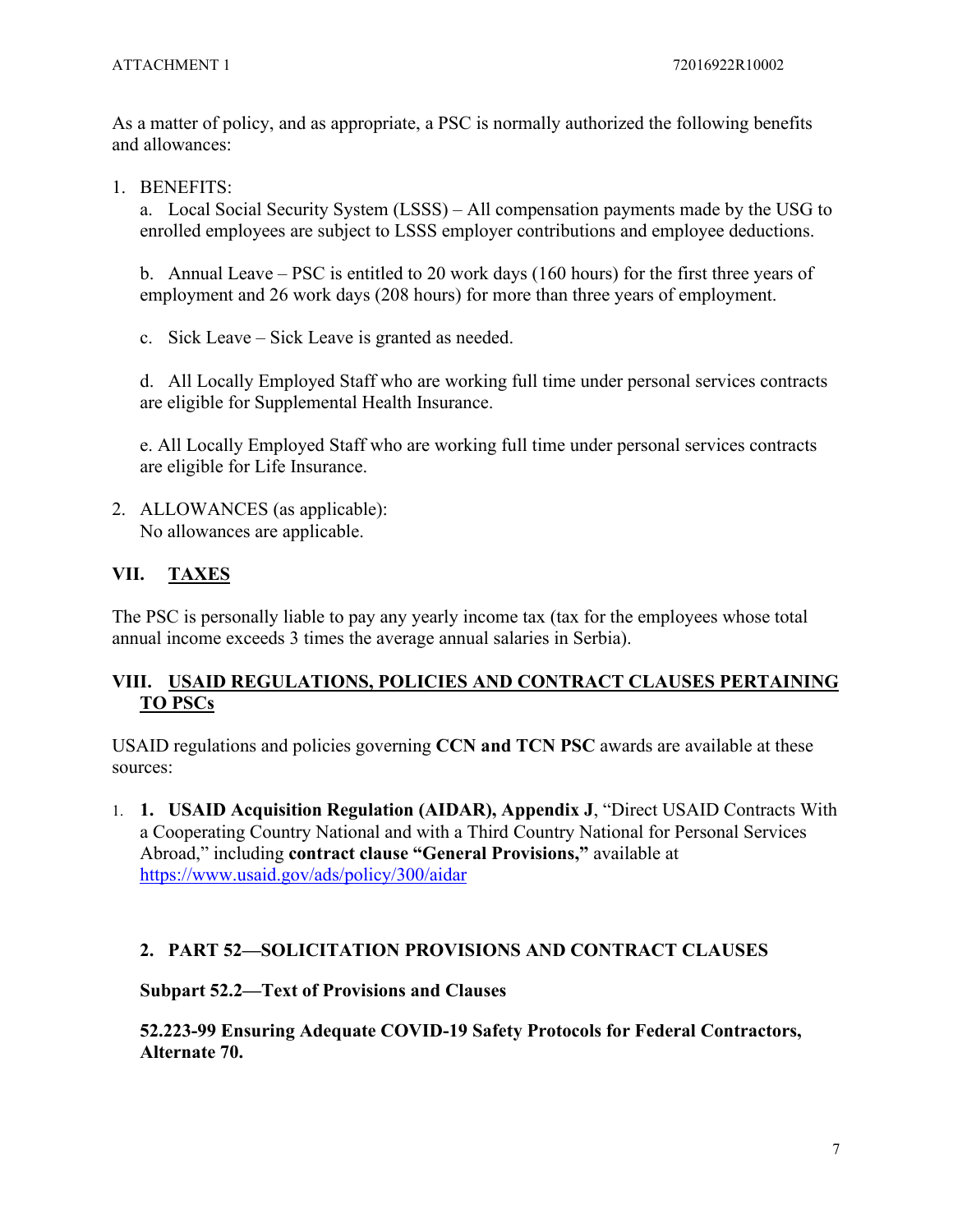### **ENSURING ADEQUATE COVID-19 SAFETY PROTOCOLS FOR FEDERAL CONTRACTORS (OCT 2021)-Alternate 70 (OCT 2021) (M/OAA-DEV-FAR-22-01c)**

(a) Definition. As used in this clause - United States or its outlying areas means—

- (1) The fifty States;
- (2) The District of Columbia;

(3) The commonwealths of Puerto Rico and the Northern Mariana Islands;

(4) The territories of American Samoa, Guam, and the United States Virgin Islands; and

(5) The minor outlying islands of Baker Island, Howland Island, Jarvis Island, Johnston Atoll, Kingman Reef, Midway Islands, Navassa Island, Palmyra Atoll, and Wake Atoll.

(b) *Authority.* This clause implements Executive Order 14042, Ensuring Adequate COVID Safety Protocols for Federal Contractors, dated September 9, 2021 (published in the Federal Register on September 14, 2021, 86 FR 50985).

(c) *Personal Services Contracts with individuals*. As a matter of policy, the contractor must comply with the USAID's guidance applicable to direct-hire federal employees.

2. **Contract Cover Page** form **AID 309-1** available at [https://www.usaid.gov/forms.](https://www.usaid.gov/forms) Pricing by line item is to be determined upon contract award as described below:

| енте н еко            |                                                                                                                                                              |                       |                   |                                    |                                                                |
|-----------------------|--------------------------------------------------------------------------------------------------------------------------------------------------------------|-----------------------|-------------------|------------------------------------|----------------------------------------------------------------|
| <b>ITEM NO</b><br>(A) | SUPPLIES/SERVICES (DESCRIPTION)<br>(B)                                                                                                                       | <b>QUANTIT</b><br>(C) | <b>UNI</b><br>(D) | <b>UNIT</b><br><b>PRICE</b><br>(E) | <b>AMOUNT</b><br>(F)                                           |
| 0001                  | <b>Compensation, Fringe Benefits and Other</b><br><b>Direct Costs (ODCs)</b><br>- Award Type: Cost<br>- Product Service Code: R497<br>- Accounting Info: TBD |                       | LOT               | \$ TBD                             | \$ TBD at<br>Award after<br>negotiations<br>with<br>Contractor |

### **LINE ITEMS**

3. Acquisition & Assistance Policy Directives/Contract Information Bulletins (**AAPDs/CIBs**) for Personal Services Contracts with Individuals available at [http://www.usaid.gov/work](http://www.usaid.gov/work-usaid/aapds-cibs)[usaid/aapds-cibs](http://www.usaid.gov/work-usaid/aapds-cibs)